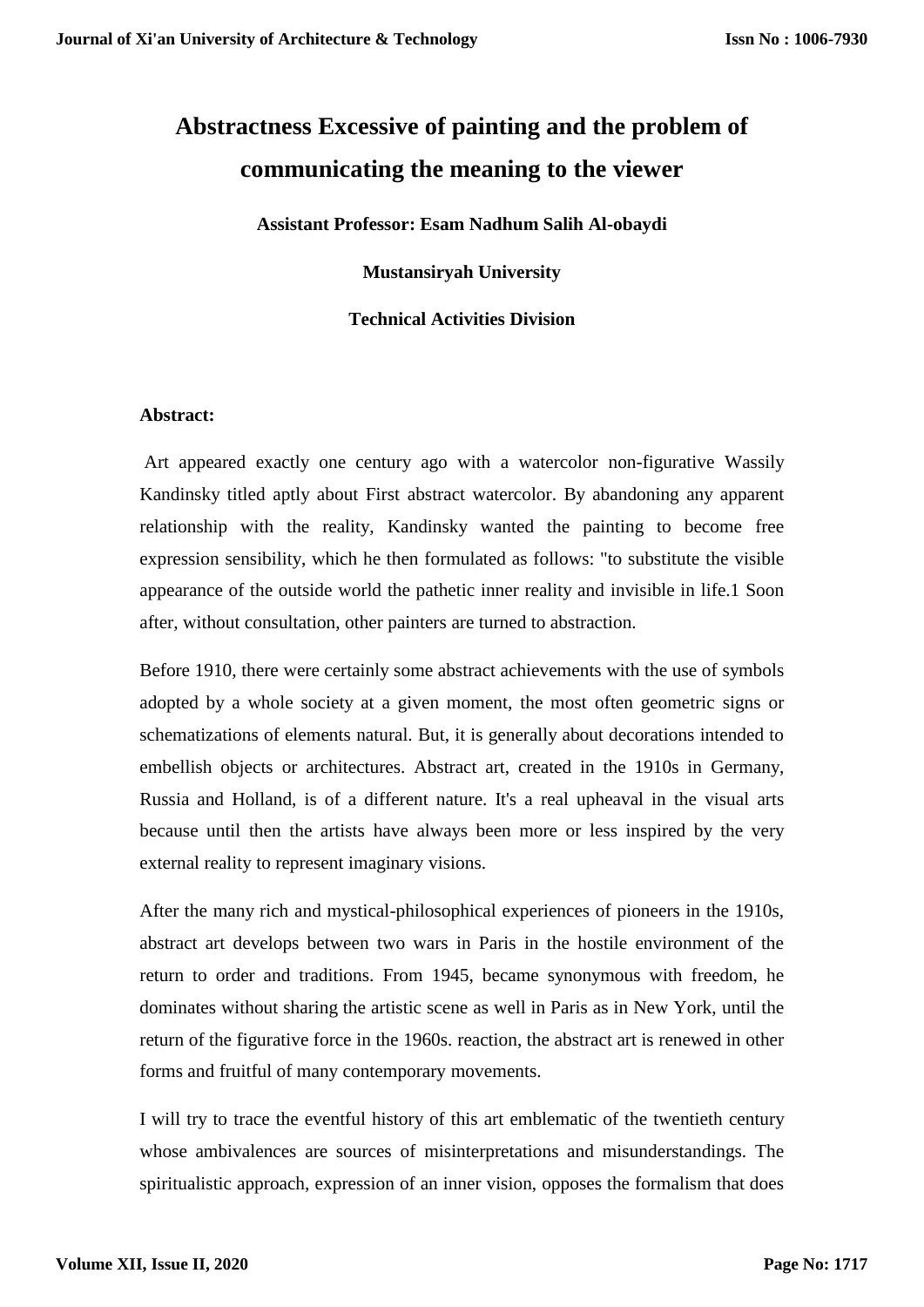not in abstraction that a purely aesthetic combination of lines, shapes and colors. The distinction between lyrical abstraction and geometric abstraction, that is to say between a subjective art and an art universality by its objectivity, is not exempt either ambiguity. Finally, abstract art can be the result of a purification of forms of nature or the use of abstract elements from the outset.

Over time, the term abstraction has had various meanings. At the end of Eighteenth century, it is associated with the ideal beauty, the one that does not exist but that we abstract from nature. This definition of an approach to reach the general by rising above the peculiarities, went through all the nineteenth century. In realism, Charles Blanc, the editor-in-chief of the Gazette des Beaux-Arts, praises the Greek statues that reconcile nature and ideal, that is to say: "Combine the charm of life with the dignity of abstraction2. "

With the concept of autonomy of painting, as conceived by Edouard Manet, that is to say an art not enslaved to the probable imitation of the nature, the subject becomes secondary in relation to the use of the means pictorial. Colors are used in a bold way in exploiting, among other things, the discoveries of the chemist Eugène Chevreul3 on the interaction of complementary colors. With this in mind, Impressionists revolutionize painting by focusing on light vibrations.

# **The development of photography:**

Much more apt to render the reality that drawing or painting accentuates the devaluation of the subject and the discovery of the arts of Eastern civilizations, black, oceanic, shows the relativity of the naturalistic figuration in space and time. At the end of the 19th century, representations of nature were gradually abandoned in favor of subjective works. Abstraction is then discussed in the workshops but this concept is still vague as the writings of the artists show. For Paul Gauguin, it is a distance from nature by the symbol. AT About his Self-portrait says Les Misérables, Gauguin writes to Schuffenecker in 1888: "I believe one of my best things; absolutely incomprehensible so it is abstract. Bandit head at first, a Jean Valjean personifying also a painter impressionist, discredited and still wearing a chain for the world. The drawing is quite special (complete abstraction) ... The color is a color far enough from nature4. "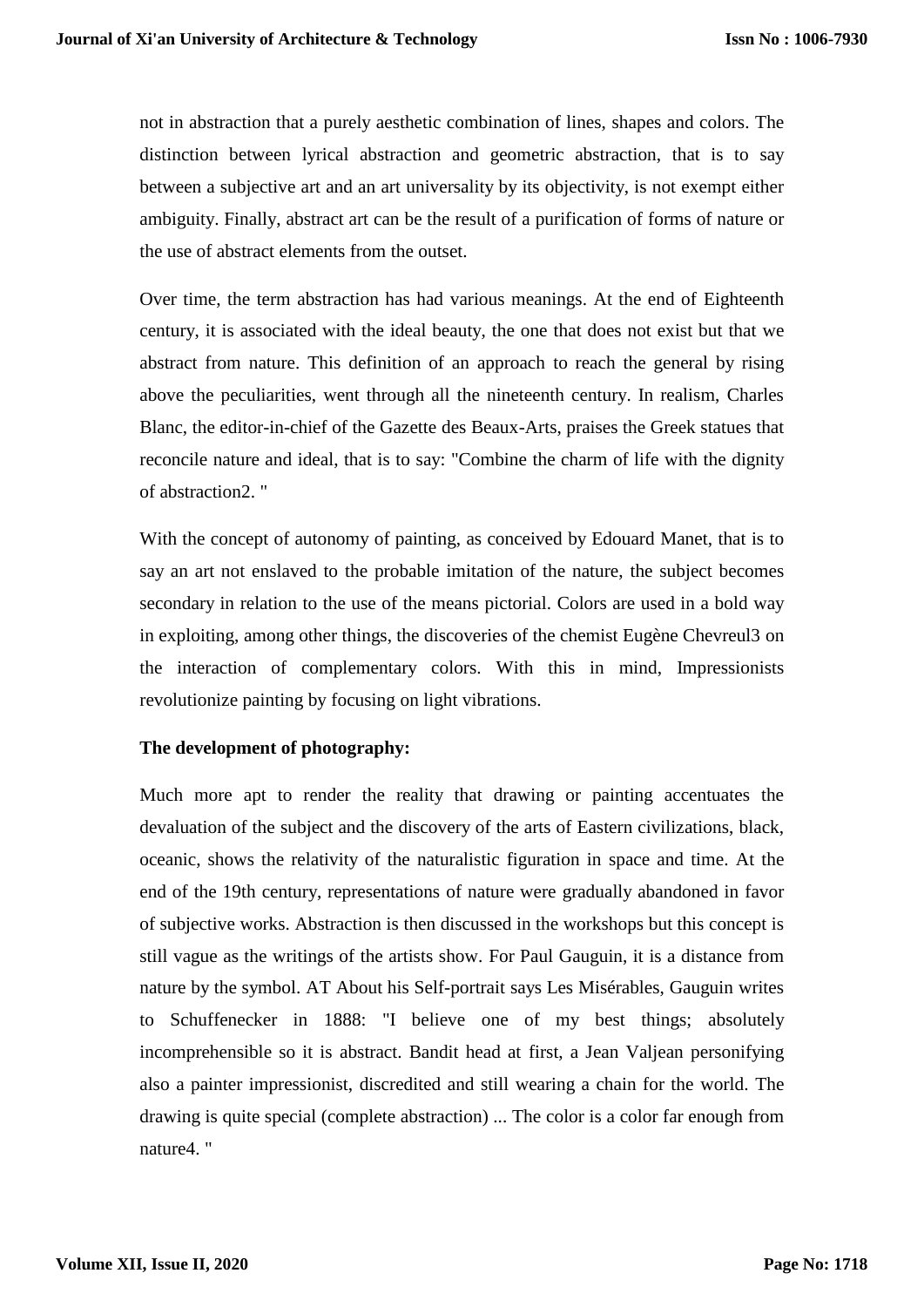For Vincent van Gogh, the term abstract is used in a sense widespread psychological at the time, that of thoughtful. In July 1880, Vincent writes to his brother: "... at times, we could be a little abstract, a little dreamer ... "5 Abstraction in art is for him the materialization of a meditation or a painted representation of memory.

Recall the famous definition of modern painting by Maurice Denis in 1890: "a flat surface covered with colors in a certain order assembled6. In 1920, the painter specified his words: "[this definition] tended with all its context, to orient the painting in the way of abstraction. "

Even if he puts his easel in front of the motif, Paul Cézanne tries to to rise above the peculiarities in order to reach the essence of the landscape observed, an abstraction. In the same spirit, Henri Matisse, who according to his master Gustave Moreau was born to simplify the painting, states: "All art is abstract in itself when it is the essential expression stripped of all anecdotes. "

This distance from nature by symbolism, imagination, sublimation of the pictorial means, the search for simplicity, is early twentieth century the origin of an unprecedented artistic revolution.

The Fauves accentuate the colorful contrasts, the expressionists violate forms to make them more tragic, cubists decompose their motive into several planes and futurists give see the successive moments of the movement to make speed. It sometimes gives representations that are difficult to read. Word abstraction is then used pejoratively by art criticism for disqualify works she finds incomprehensible.

In the context of pictorial research in the early 1910s, Robert Delaunay exalts color and movement in a painting which he calls Simultanism because it refers, as in neoimpressionism, to Chevreul's law on the simultaneous contrast of colors. The vibration of the juxtaposed colors gives the illusion of a movement. Called Orphism by Guillaume Apollinaire, this style touches few painters and lasts only a few years.

Close to Delaunay, Jacques Villon, virtuoso and excellent draftsman engraver, synthesizes forms. His attempts to make the movement lead him to the limits of abstraction but he turns away from it immediately. It was not until the early 1930s that he joined the painters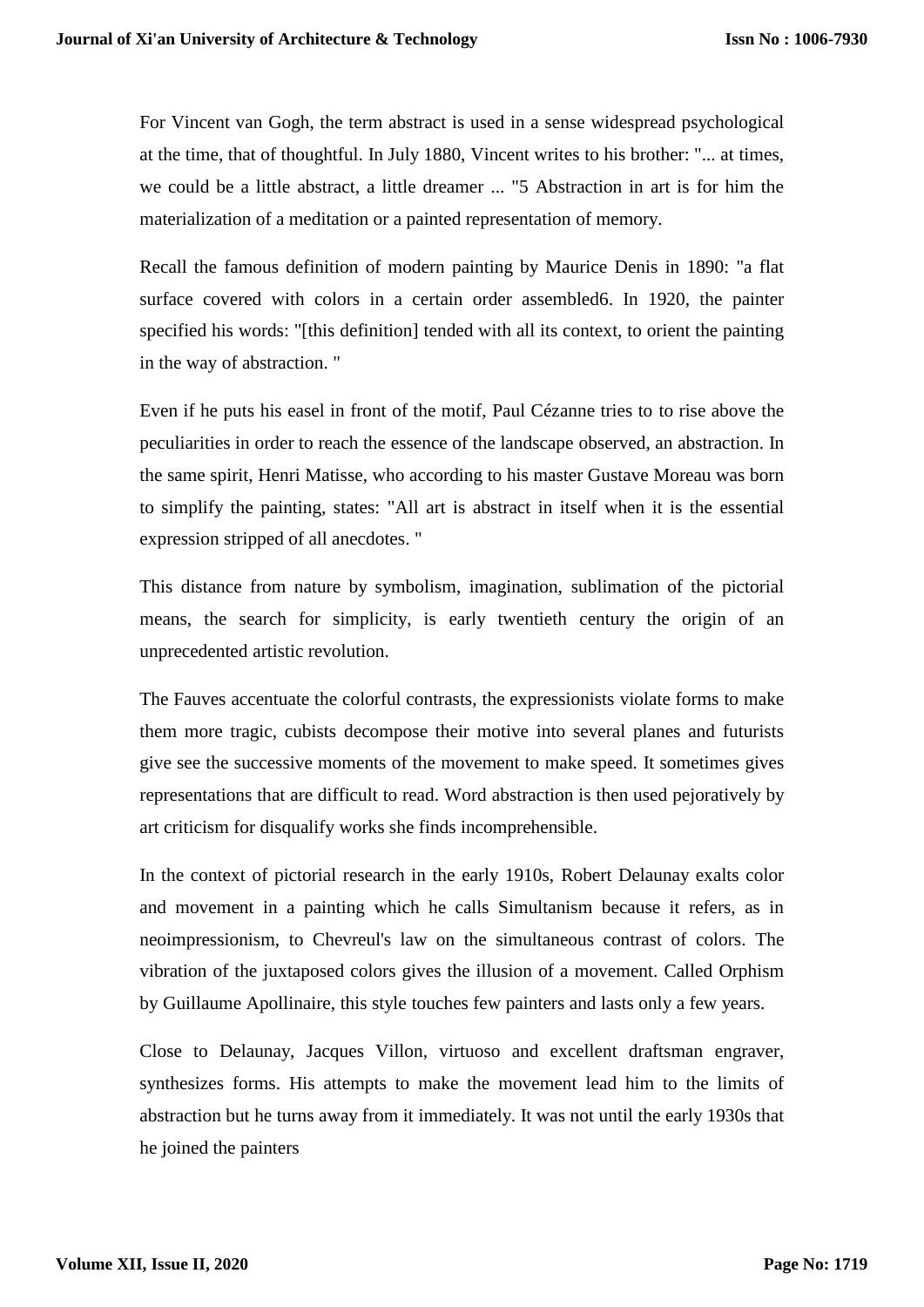abstract. In those years before World War I, his influence is great among young painters who are interested in non-figurative forms, which meet in his workshop Puteaux.

There is the Czech František Kupka, settled in Paris since 1895, whose research results in a painting of narrow colored bands and parallel, and a friend of Delaunay, Fernand Léger, great admirer of Cézanne, whose painting, composed of strong contrasts of colors and forms, confines to abstraction. After the war, however, it is in a figurative style that he will impose.

Another painter of this group, Francis Picabia, abandons his style impressionist in 1913 to execute large canvases showing a another reality than that of nature. This is for him "a painting located in pure invention that recreates the world of forms following his own desire and his own imagination. Picabia will blossom then in a dreamlike figuration within the Dada movements and Surrealist.

In Moscow, avant-garde artist Mikhael Larionov, a great admirer of Turner, is interested in the problems of light-color in painting. He founded around 1909, with his companion Natalia Goncharova and a dozen other painters, the first important movement of non paint figurative, Rayonism. The works of Larionov are built with colored beams of lines identical to light rays that intertwine giving an abstract composition. Exhibited in Paris in 1914, Rayonnism then appears as the culmination of the currents the most innovative at the time, Cubism, Futurism and Orphism.

The outbreak of war stops the creative impulse of the time. AT the exception of František Kupka's research, all these experiments purely aesthetic about the use of lines, shapes, and colors, leading to the limits of abstraction, remain without a future.

It is from a completely different approach that abstract art is born, at the same time, in countries of Slavic or Germanic culture. The principle of this creation was analyzed by the German art historian Wilhelm Worringer in his thesis, Abstraction and Einfühlung, contribution to the psychology of style. He is "the first to bring out the notion of abstraction as aesthetic data7 "and it demonstrates that realism or abstraction in art is related to the degree of Einfühlung, German word untranslatable meaning broadly the empathy between the human being and what surrounds. For Worringer, realism reflects the domination of outer world and the superiority of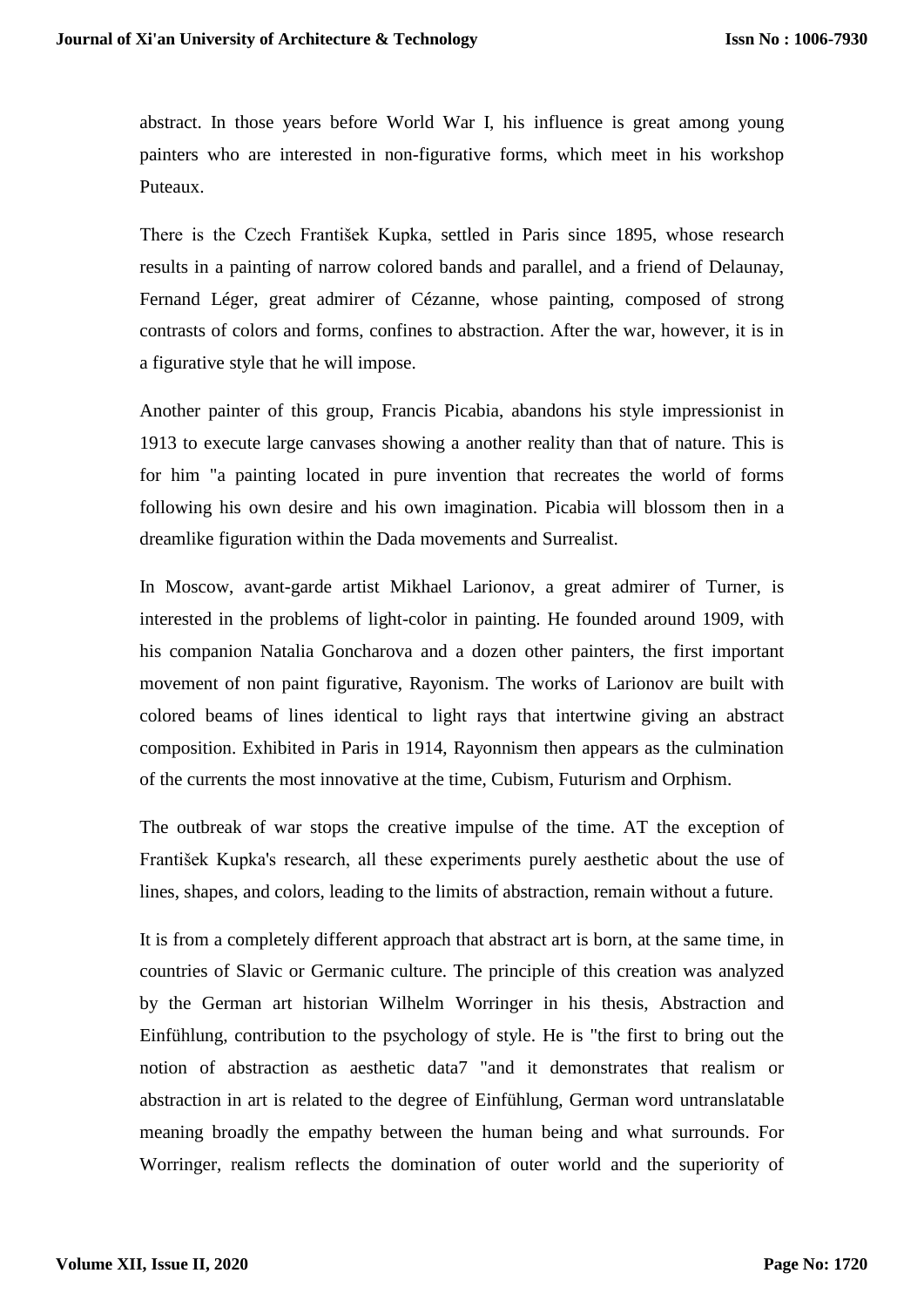reason over instinct. In contrast: "the thrust of abstraction is the consequence of a great domestic anxiety

There are therefore, according to him, moments when the uncertainty of existence, felt like a threat, causes great anxiety. The sensitivity is then "attracted by what is out of reach" 9. " This is the case of the pioneers of abstraction, the Kandinsky Russians and Malevitch, and the Dutchman Mondrian. They are painter-philosophers that deep spiritualistic, mystical ortheosophical, lead to elaborate a new form of art. Born in Moscow in 1866, in the middle of the big bourgeoisie, Wassily Kandinsky will be naturalized German then French. He learns music, studied law and became a law professor. Sensitive to the bright colors of the popular images, it is however in front of a haystack of Monet, exhibited in Moscow in 1895, that he guesses unsuspected possibilities of painting. In his book Regards the past, Kandinsky recounts "that he felt deafly that the object was missing in this work. From then on, the object, that is, the subject, and this hesitation in terms is revealing, no longer for him the essential in the table.

The following year, he decides to devote himself to painting and for that he moved to Munich to acquire a good technical training. Disappointed by the conservatism of Munich's artistic milieu, from 1903 on trip to Europe, which leads him to Moscow several times, in various cities including Paris where he stays a year before settling in 1908 in Murnau near Munich. Sensitive to the graphic lyricism of Art New and Impressionist, Kandinsky paints landscapes in which the color is gradually organized into distinct ranges.

It is in Murnau that lies what he called his jump into abstraction. Looking one evening at one of his paintings, which he does not recognize because it is placed on the side in his studio, he discovers with amazement: "a painting of indescribable beauty "on which he sees" only shapes and colors, and whose subject [is] incomprehensible10. "

Kandinsky thus has the revelation that the object, already felt as secondary in Monet's haystack, is useless in painting. In 1910, he painted his first abstract work in watercolor, a technique that gives it total freedom and allows a high speed of execution.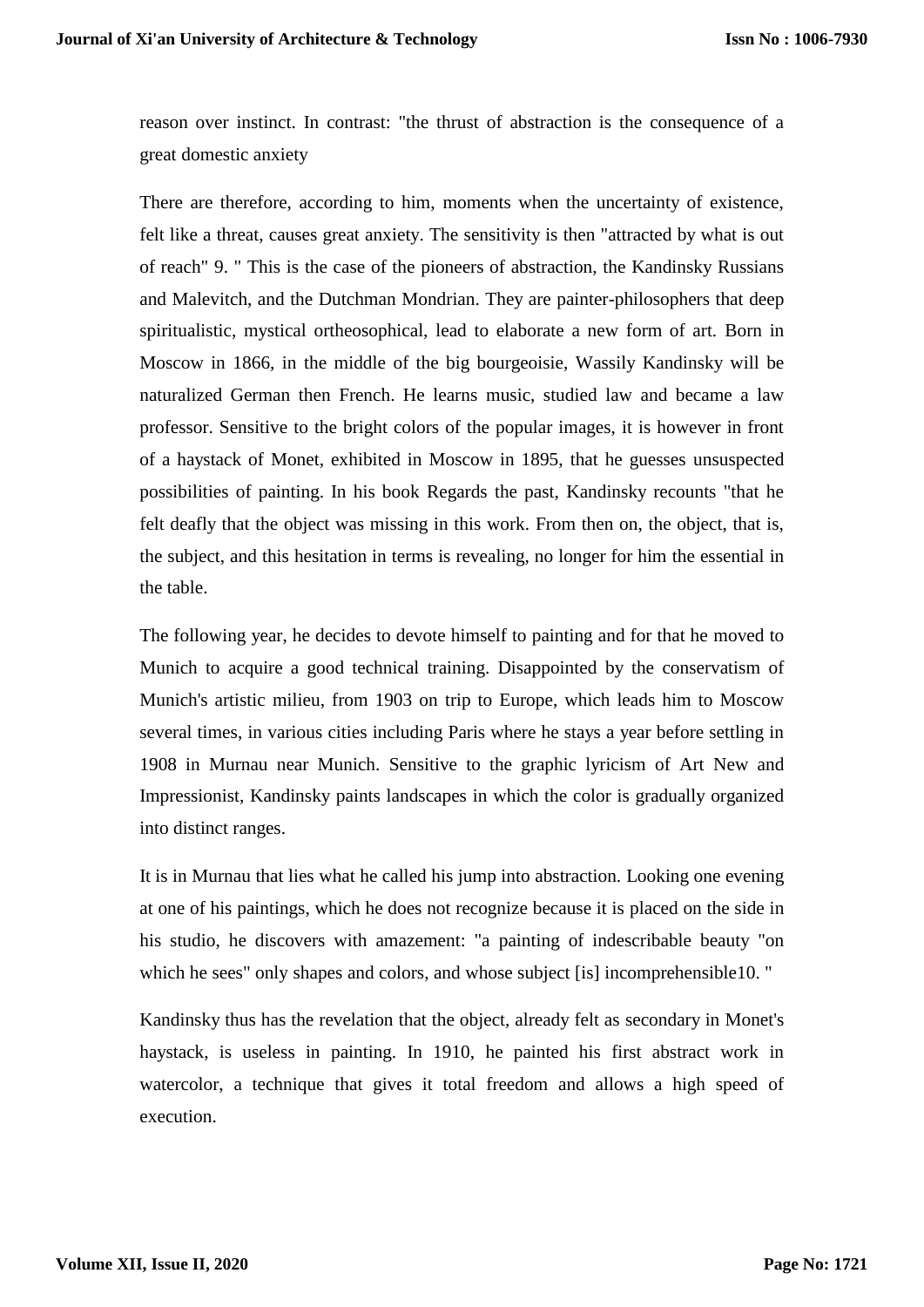With the oil painting, it will take him a few more years for his expressive representations of nature give way to forms and imaginary colors.

In 1911, Kandinsky began writing Spiritual in Art, 11 which will appear the following year, and with the painter Franz Marc, he founds Munich the Expressionist group The Blue Horseman. Heir of symbolist movement, this group rejects academic conventions and Realism to celebrate the strength of instinct. There is the Swiss Paul Klee, the Germans Franz Marc and August Macke, the Russian Alexis Jawlensky.

All are interested in the expressive power of colors and affinities between painting and music. The composer Arnold Schoenberg is invited to exhibitions organized in 1911 and 1912.

Music, whose impact on the senses and the mind does not depend on a representation of the outside world, is for Kandinsky a reference.

After attending a performance of Lohengrin, he writes, "... I I thought I would see all my colors, I had them under my eyes12. "

To imagine an art of lines, shapes and colors, taken to themselves and not used as descriptive means, it is also inspired by of the intrinsic expressive and emotional force of words in the poetic language.

The Murnau anecdote, widely spread by Kandinsky himself, has overshadowed the original spiritual dimension of an artist's approach inhabited by a great inner anxiety. She comforted the big public in the idea that there is nothing to understand in abstraction, and leads many critics and art historians to a vision formalist of abstract art (that is, an art based on simple aesthetic arrangements of lines, shapes and colors).

Yet this anecdote shows that Kandinsky's abstraction proceeds an apparition and an ecstasy. The gradual creation of the form in his painting is the representation of a vision and not the result a purity of forms of nature.

# The approach:

The artist has explained his approach in his book Spiritual in art: "I had the feeling of growing stronger, more and more clear, that in art things do not depend on the formal but on a desire inside-the content-which delimits the formal domain ... It was a big not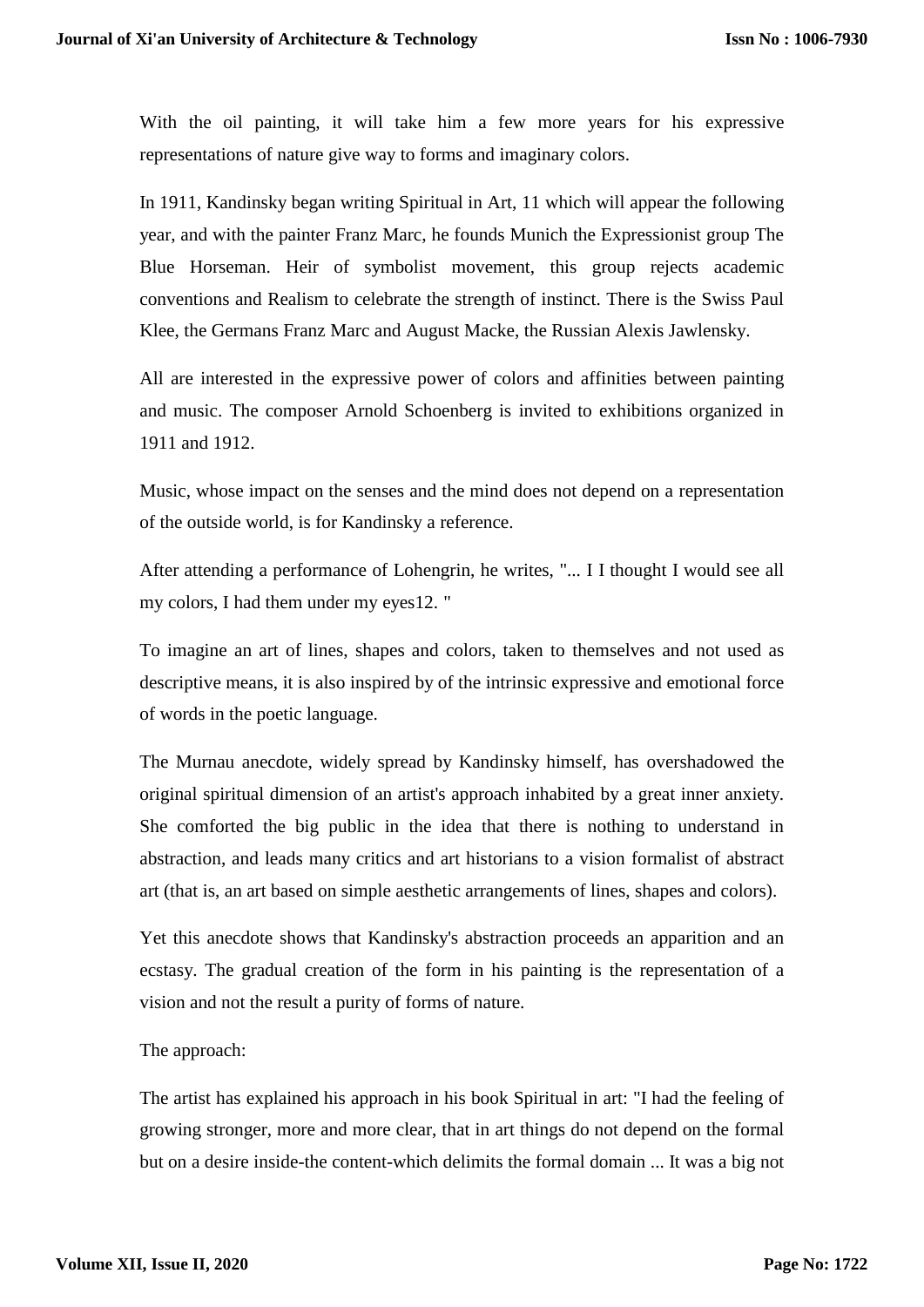forward that to fully solve the problem of art on the basis of the inner necessity that had the distressing force. " Replacing the object that has become useless, spirituality, becomes in his eyes the real subject art.

At the declaration of war, Kandinsky returns to Moscow. After the revolution of 1917, it is associated with the artistic development of the country but in front of "all the cultural enthusiasm that is gradually crumbling," 13 he returns to Germany. In 1921 he was appointed professor at the Bauhaus, a School of Architecture and Applied Arts quite new founded in Weimar by the architect Walter Gropius in order to bring down, according to he, "the proud wall between artists and artisans. Gropius makes appeal to avant-garde painters because: "since the beginning of the century, the painting dominated the other arts ... [and] ... had created an aesthetic which provided the principles of a new architecture. "

Kandinsky teaches his students "to observe and represent not the exterior appearances of an object but its constructive elements, its laws of tension14 ... "In his work, Point, Line, Plan, he shows by example that the point loses in painting the function that he has in the writing to reveal its essence, its load of presence. While a isolated point shows no movement tendency, pushed into a direction he creates a line. This line, result of a tension on the point, exists by itself and no longer serves to define an objective form. As on the plan, it is the support, the blank canvas which becomes the place of a cosmogony with the use of pictorial elements. In this painting, then described as lyrical geometry, each form, each color, and their organization in space, have a precise function.

The Bauhaus moved to Dessau in 1925 and was closed by the Nazis in 1933. Kandinsky then settled in France in Neuilly sur Seine where he started the third period of his work. The dwindling forms and the compartmentalization of the canvas are reminiscent of ideograms. In his essay on the painter, the philosopher Michel Henry pointed out the coincidence between abstraction, anxiety and contemplation: "We look petrified, motionless too, or moving slowly on the bottom of a night firmament, the hieroglyphs of the invisible15. " Kandinsky died in Neuilly in 1944. Despite his great prestige with of the artistic community, the importance of his work will not be really recognized after the war, in the Parisian context of lyrical abstraction.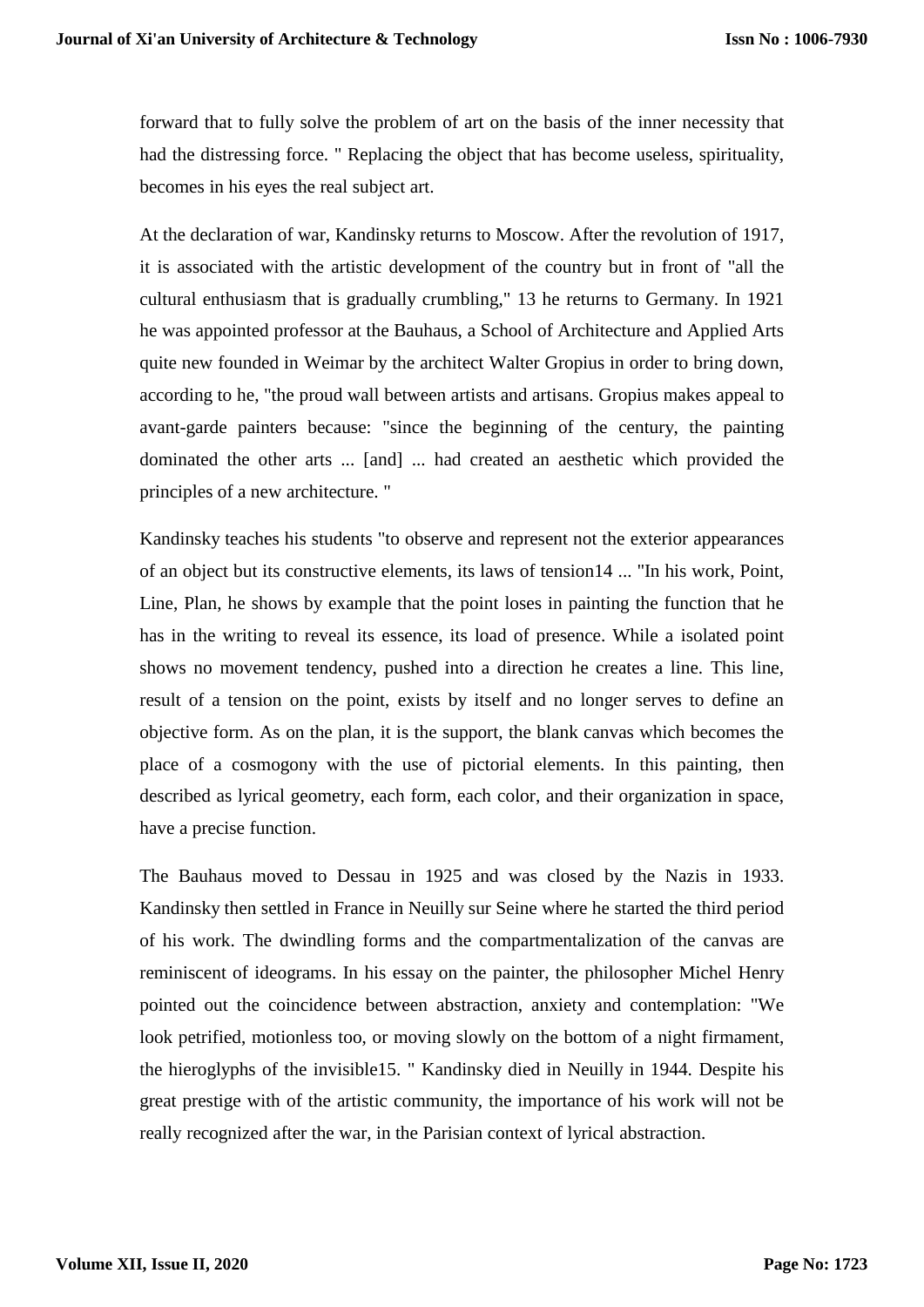Everything opposes the aristocratic intellectual Kandinsky to Malevich born near Kiev, circa 1878, in a peasant environment. Kazimir Malevich undertakes studies at the age of twenty, then began painting in Kursk where his parents have been established. His first paintings hesitate between style impressionist and art nouveau and then evolve in a close way German Expressionists. In 1905 he moved to Moscow and from from 1910 he participated in Russian avant-garde exhibitions with Larionov and Tatline. In 1912 he was invited by Kandinsky to the second exhibition of the Blue Rider in Munich.

Cubist fragmentation of volumes in his painting shows a knowledge of the paintings of Braque and Picasso that he undoubtedly saw in the big private collections Muscovites. Themes and color make reference to the works of the futurists who have deeply marked the life Russian culture.

Then, Malevich turns away from Larionov because he blames Rayonism to keep the memory of reality too16 and, seeking to achieve Kandinsky the essence of form, he also moves away from Tatline. Between 1913 and in 1915, in his protean and experimental painting, the arrangements colorful geometric abstract figures allow it to move away of reality and notions of gravity.



Malevich calls supreme this painting rid of the object, and he published in December 1915 a Suprematist Manifesto in which he says: "Sensitivity is the only thing that matters and it's through this way that art, so suprematism, reaches the pure expression without representation. "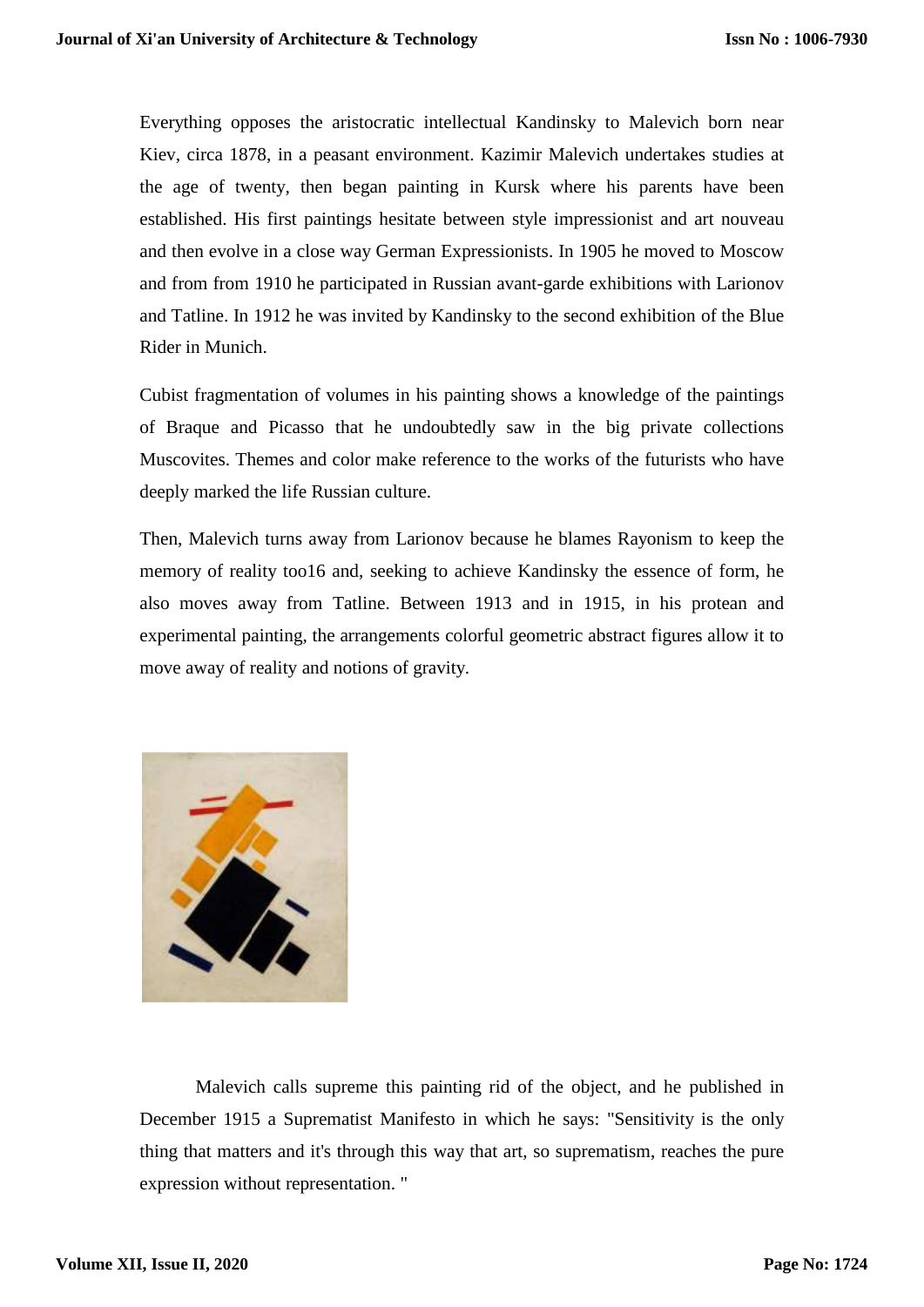Asserting that the object no longer has a place in painting, and that it must respect the space of the easel board, Malevitch opposes the materialism and collectivism. It follows a definitive break with Tatlin and a violent conflict with the **Constructivists** 

That same year, Malevitch exhibited his first paintings scoring the advent of pure painting including Black Square on a white background. This painting, painted two years earlier, representing a kind of portrait without face, is hung in the upper part of a corner of the wall as are the central icons in the Orthodox houses.

Anxiety releases Malevich from the contemplation of nature and its obsessive search for purity just like his rejection of aesthetics, lead him to represent only sensitivity. The square black symbolizes the sensitivity of the absence of object and the white background the nothing,

## Methodology:

All that is not this sensibility. In contrast to Kandinsky's spiritualism, the question of God is ubiquitous at Malevich. He rejects the anthropomorphic God of religions and looks for a new figure of the one he calls the actor of the world, the one who hides in absolute darkness not to show his face. The artist will write later: "When in 1913, in my effort desperate to free art from the unnecessary weight of objectivity, I took refuge to the shape of the square and exposed an icon that represented only one square black on white field, the critic sighed and with her the company:

All we loved died: we are in a desert ... No more replicas of reality, no ideal representations, nothing than a desert. But the desert is filled with the spirit of sensibility inobjective that penetrates everything. 17 " At the 1918 State Salon in Moscow, Malevich exhibits a White Square on White background. This is not an absolute monochrome because the square stands out from the bottom by a small inflection of the key and a slight shade. The white, at the origin of all colors, as shown in decomposition of light, is here magnified. The shape and the space around come together to express nothing, absolute purity. This work is no more than an allusion to painting, the supreme state of painting, alimit difficult to overcome.

From 1917, he taught at the Petrograd Academy, then at Moscow and Vitebsk, which does not leave him much time to paint. Opposed to new cultural orientations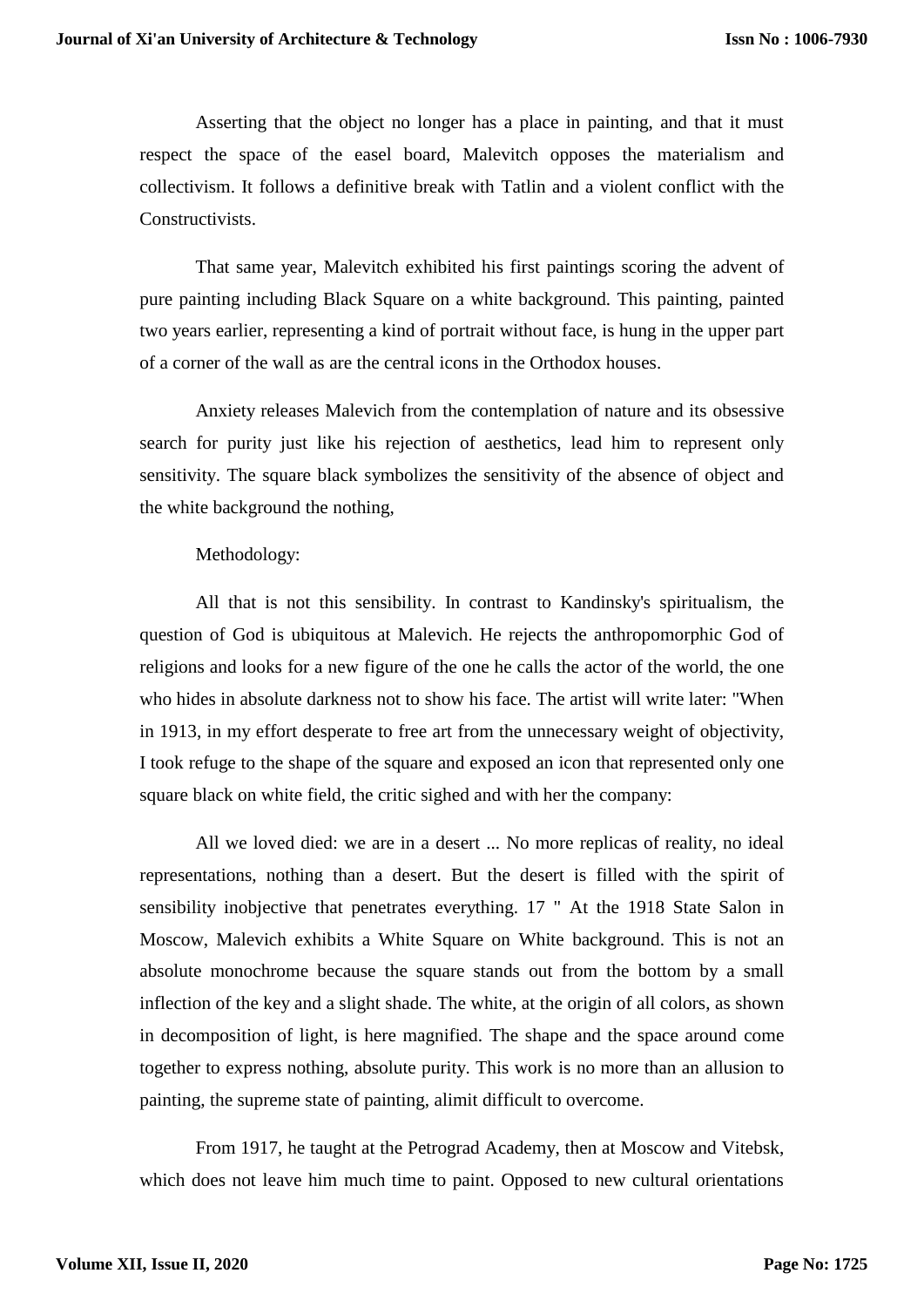after the death of Lenin, he falls out of favor. Malevich then writes many texts on Suprematism and to live, he makes landscapes and portraits. Since it is impossible for him to go beyond the black or white squares, become iconic, he painted faceless characters.

When he died in Leningrad in 1935, his coffin, decorated in style supremacist, is transported on a truck whose hood is adorned with a big black square.

All his life, Malevich remained attached to the easel board, which became the metaphysical place of a resistance to the liquidation of the painting desired by the Constructivism of which Tatline is one of the forerunners.

Vladimir Tatline, after studying painting in the provinces, moved to Moscow in 1911. The discovery of Braque's synthetic cubism and Picasso, during a stay in Berlin in 1913, is decisive. He created then a non-figurative art with relief paintings that are no longer painted but composed of various materials. The painting is then submitted cause with counter-reliefs, in which the composition takes place in a space in front of the surface or between two planes perpendicular.

Tatline plays an important role in the development of the new system of Soviet education, which includes artistic and industrial knowledge in order to abolish, as at the Bauhaus, the frontier between pure art and applied art. He becomes famous with his ambitious project from Monument to the Third International, a spiral structure on am oblique axis of 400m high, supposed to support glass volumes at geometric shapes. Although considered perfectly feasible by a committee of experts, the monument will not be built.

The materialist conception of art, based on the nature of materials and their constructive properties, is at the origin of Constructivism which appeared in Moscow in 1922. The constructivists proclaimed the abandonment of easel painting, individual expression in a bourgeois context and merchant, in favor of a collective art accessible to the greatest number. In the manifesto Constructivists address the world, the poet Vladimir Mayakovsky proclaims: "Our streets are brushes, our places are pallets. "

One of the founders of constructivism, Alexander Rodchenko, painted in 1918 many compositions in black including a painting called Black on black, in order to show by this knell of color the stalemate of Suprematism. In 1921, he presents three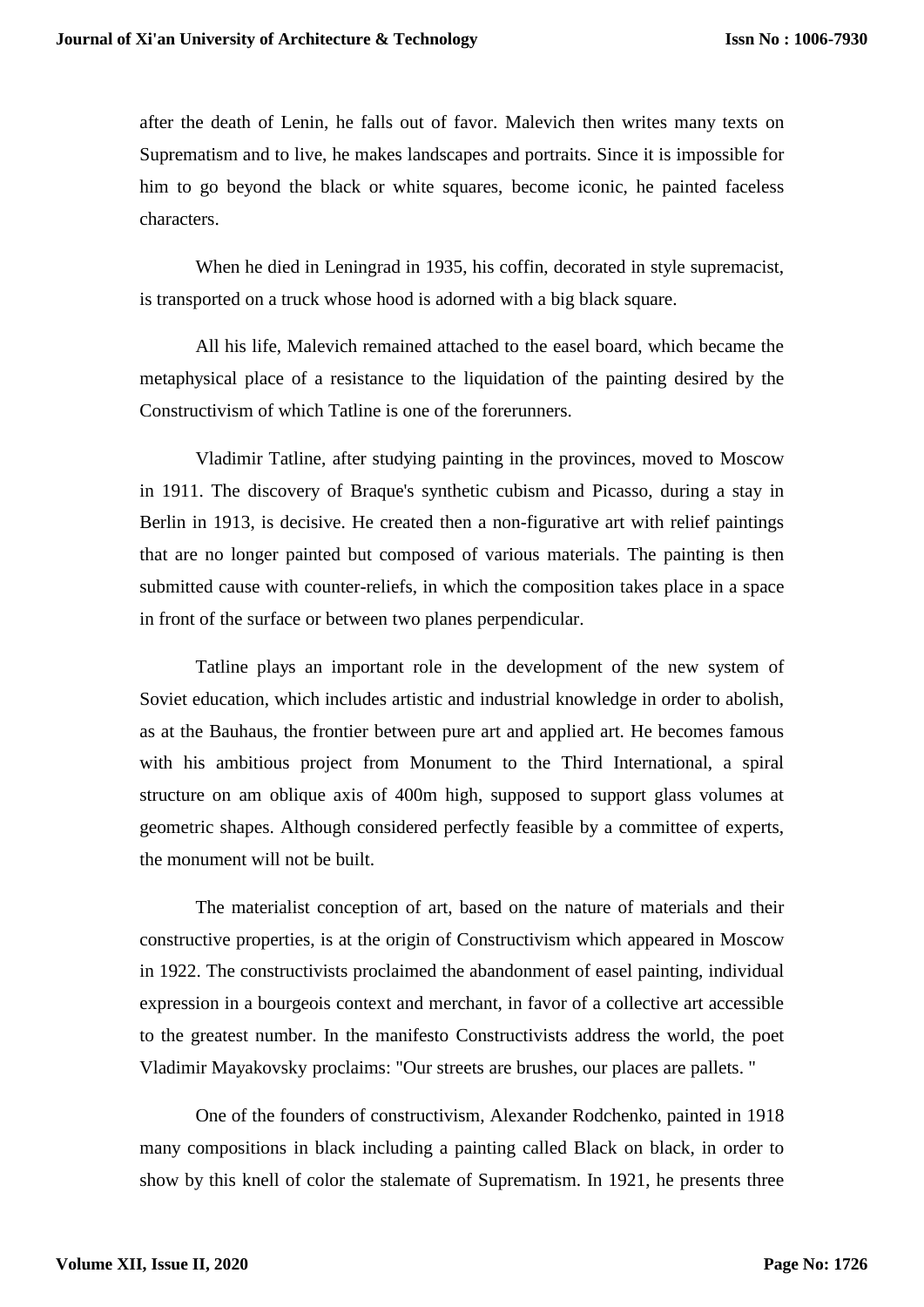monochromes painted each evenly in a primary color. The art historian Nikolai Taraboukine18 named this triptych the last painting because he sees the term of the long path of representativeness. If the black or white square of Malevich contained, despite the poverty of its aesthetic sense, ab certain pictorial idea, the smooth monochromes of Rodchenko, devoid of all content, proclaim the end of abstraction in the easel painting. The way is now free for a painting

figurative in the service of Soviet propaganda, socialist realism. Born in Holland in 1872, in a Calvinist milieu, Mondrian, after having Considered studies of theology, prepares the professorship of drawing. His graduated, he gives up teaching and enrolls in the Academy of Amsterdam Fine Arts. To make a living, he does portraits and paints mostly outdoor landscapes. From 1908, he turns away from the naturalistic representation and begins to simplify forms. In 1909, Mondrian became a member of the Theosophical Society Dutch. It is difficult to establish a close link between the abstraction he begins to approach two years later and theosophy aimed at knowledge of God through the deepening of the inner life. The power of his work, his coherence and conciseness, are more than one personal mystical quest as the influence of a confused doctrine. In 1912, Mondrian settles in Paris where he discovers the cubism of Braque and Picasso. Pursuing variations on the tree motif, he schematizes even more and refuses the depth. He tries to eliminate any trace of subjectivity by simplifying natural forms and colors, like cubist painters.

At the declaration of war, the painter returns to Holland. He treats so his compositions with plus and minus signs then comes back gradually to the color. From 1917, he began to paint on a white or gray background of sorts of colored mosaics made up rectangular elements of variable dimensions.

Mondrian founded the magazine De Stijl19 with Theo van Doesburg art publication proposing to define the style of the time. He expresses his ideas and, in the 1920s, several artists and architects, attracted by its geometric style, form a group that adopts the name of this review.

While participating in De Stijl, Mondrian returned to Paris in 1919. He accentuates the orthogonality of shapes in various formats and uses the more often the pure primary colors rigorously delineated by black vertical and horizontal lines that will soon thicken. The picture appears as a fragment of a larger whole in which the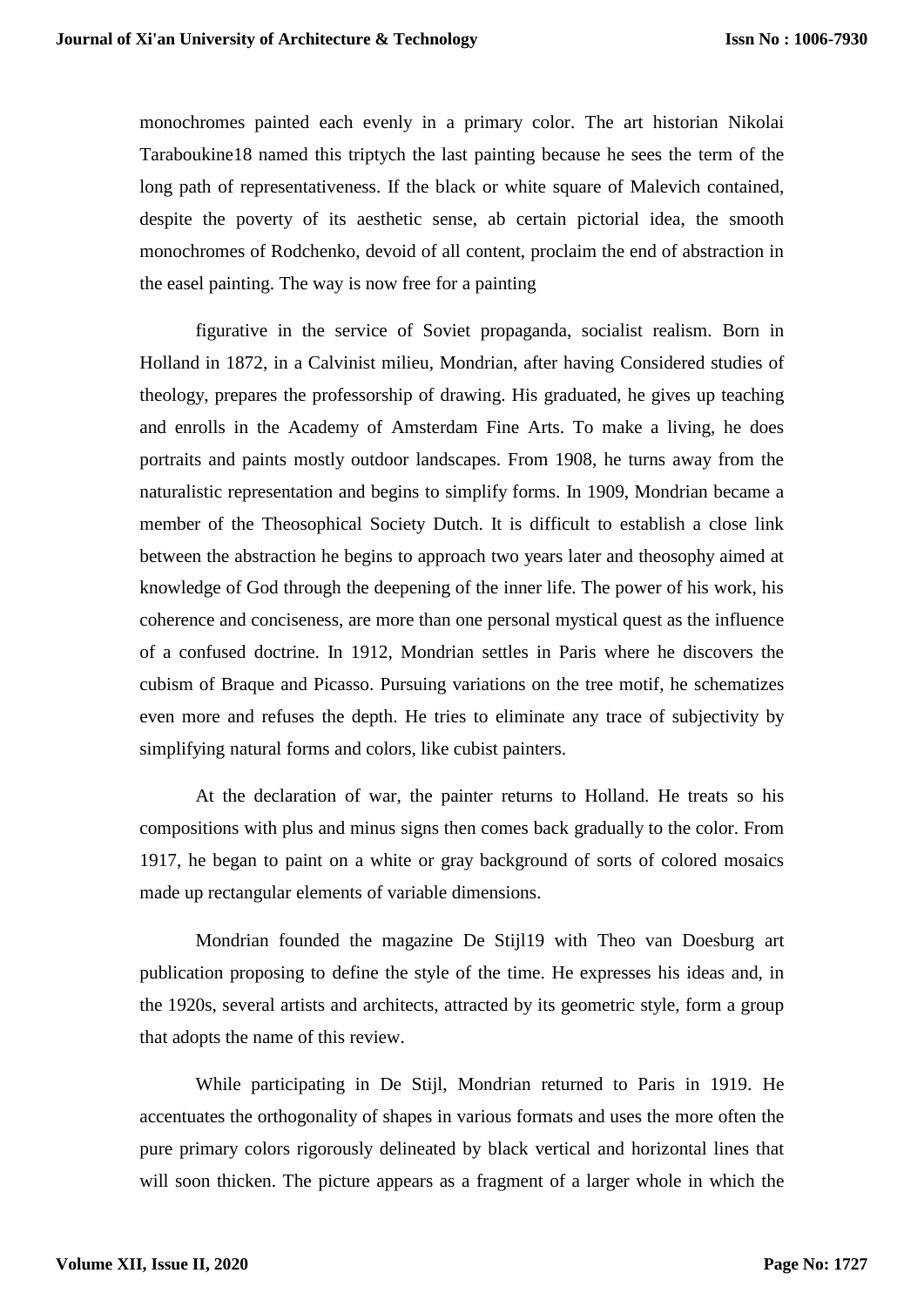third dimension is definitely absent. No color does not have to dominate the others and the red for example, which for Goethe and Kandinsky sinks into the eye, must be neutralized by black, gray or white so as not to disturb the balance of the composition. This painting geometric abstract called Neoplasticism, bad translation of the Dutch term Niewe beelding meaning Reconstruction of the world, shows in a checkerboard structure the opposition of the colors primary and non-color, vertical / horizontal opposition, and the opposition of the dimensions.

Hostile to the introduction of the oblique line by van Doesburg, Mondrian leaves the De Stijl movement in 1924, judging that the dynamism of this line destroys the plastic balance! Whereas at Kandinsky the line is movement, at Mondrian it is motionless. While at Kandinsky the limits of the canvas are respected, at Mondrian horizontal and vertical look to exceed the surface of the support. The artist sees through a grid, so well that abstraction is in his eyes, before being concretized on the canvas.

By subjecting this grid to the objects of the moving world, he imposes a unique point of view that ensures total immobility.

All of balance and silence, his painting is a reconstruction in which subjectivity, emotion, worry, fear, are contained. For the artist-theosophist, the abstract form found by the deepening of his inner life is the materialization of the absolute. World out of time, without life or death, his work will evolve more up to his American exile.

In 1940, Mondrian takes refuge in New York where he is warmly welcomed. This absolutely straight city impresses so much that his style changes, first of all by the introduction of lines of color replace the black grid, and then by new combinations of plastic elements used until then. In Broadway Boogie-Woogie, started in 1942, the lines are composed of rhythmic sequences, red, blue, yellow and gray compartments. The density of the elements colored increases in his last unfinished work of 1944, Victory Boogie Woogie.

These ultimate paintings show that Mondrian expresses what he tried to master all his life, sensitivity. Moreover, without realizing it, he represents something, what the American painter Robert Motherwell has seen very well: "... a subject is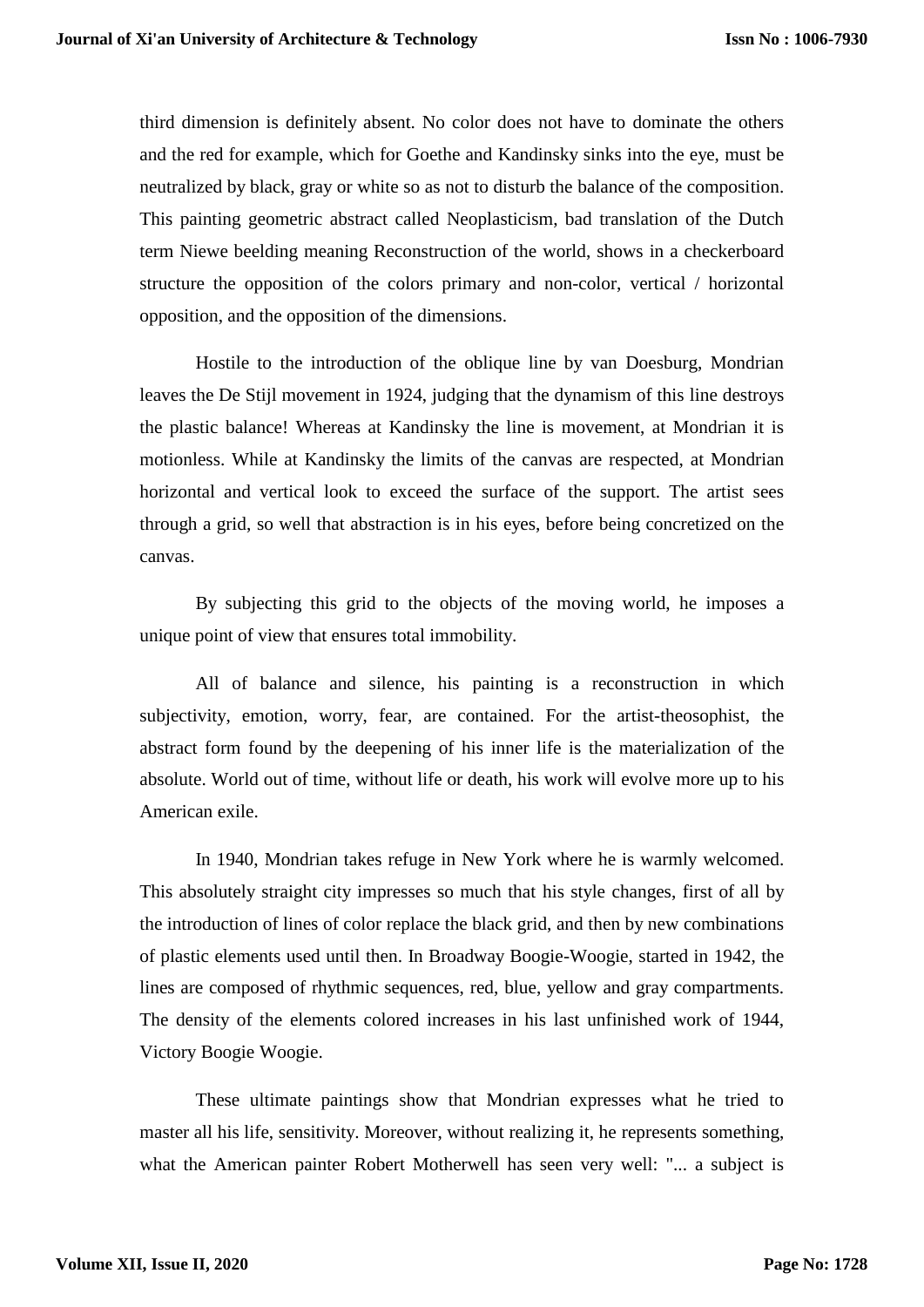there, not by virtue of his absence, but really there, even if we are far from the outward appearance of things and if only the structure is exposed. The precise modern city, rectangular and as well as plumbs seen from above or from below or from the side;

Bright lights and sterilized life ... Mondrian left his white paradise to join the world. " Abstraction, encouraged by De Stijl and developed in Paris by Mondrian, will spark, in the late 1920s, a rhetoric of art abstract that will develop within several groups in reaction to the omnipresence of figurative painting.

In 1929, Michel Seuphor and the Uruguayan painter Torres-Garcia founded in Vanves, in the Parisian suburbs, Cercle et Carré, an association ephemeral group of artists opposed to surrealism and naturalistic academism. Only one exhibition will take place in 1930 with painters claiming geometric abstraction some of which are supporters of a humanization of geometry. Geometric abstract art shows an ambivalence between objectivity and subjectivity, that is to say between a rigorous art, hiding the emotion of the artist for the sake of universality, and a more personal art revealing traces of this emotion.

Dissent leads to the creation of a new group named Concrete art. The concrete term has been made famous by the definition of Jean Arp: "Man calls abstract what is concrete". Considering "That a square, a circle, a color, are concrete elements such a cow or tree 20 ", Van Doesburg lays the theoretical foundation for an art calculated, logical, excluding any subjective expression.

In the aftermath of the war, on both sides of the Atlantic, abstraction appears as the artistic expression of the free world in the face of the official art

Soviet.

In France, the military and political liberation is followed by other liberations, material, intellectual and artistic. A new conception of the world and of man arouses creative initiatives in all fields and Paris believes it can once again become the home of art modern.

Kandinsky is recognized as the pioneer and leader of a spontaneous and direct abstraction, now called lyrical, opposed to dogmatism of geometric abstraction,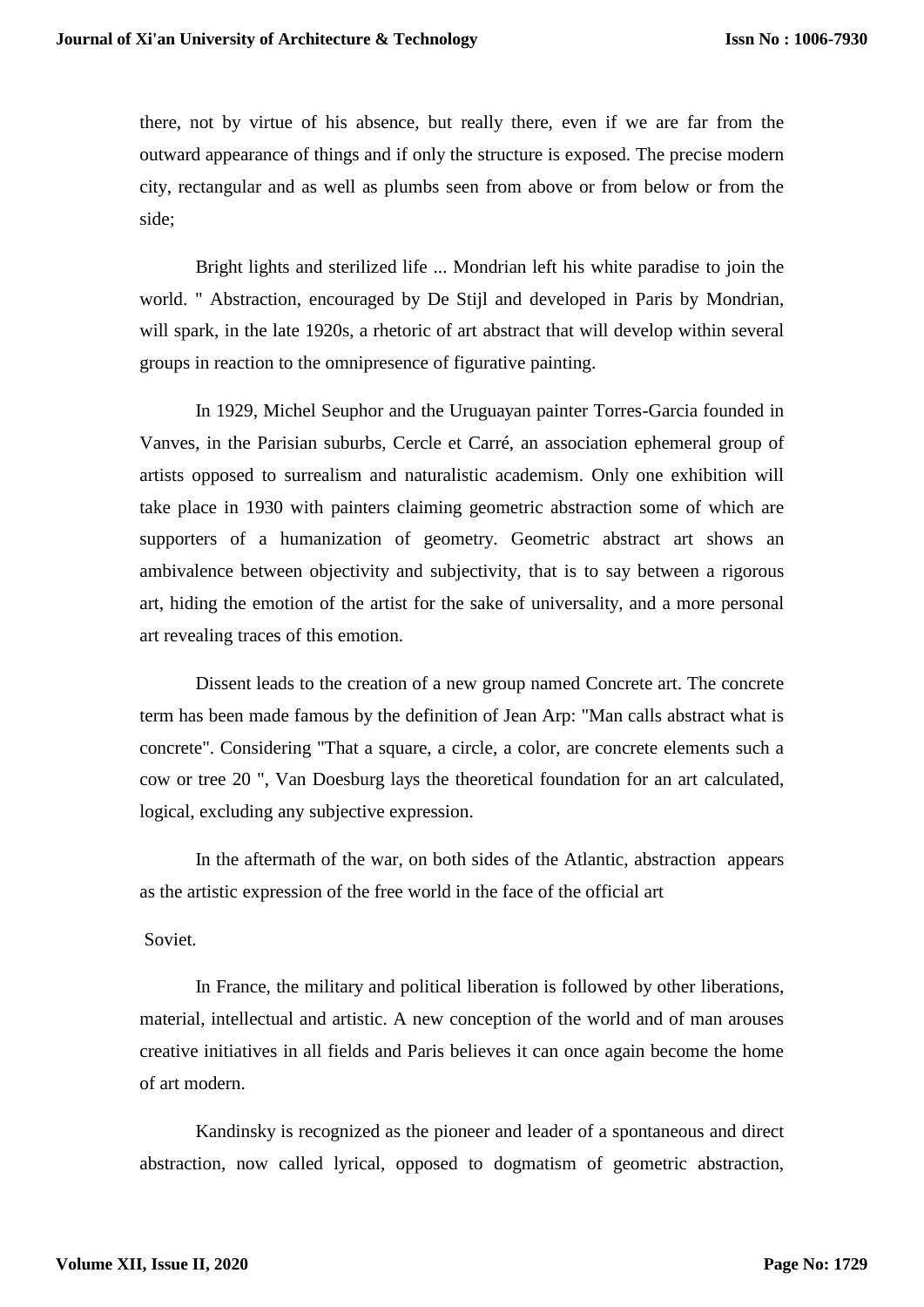rigorous and austere. Of many artists grouped under the dummy name but Convenient New or Second School of Paris, then manifest a interest in the gesture they place on their canvases in the form of energetic graphic traces. Except to give this presentation a look of catalog, it is impossible to name all the creative artists who have participated in this lyrical flight of abstraction, to use the title from a recent exhibition. I will limit myself to the most important ones.

Hans Hartung, German-born French, pursues experiments successfully attempted before the war making it a precursor to Pollock in the USA. His gestural art imbued with a deep lyricism is essential by the freedom of his subjective dynamism. His painting presented to public in 1947 arouses many vocations.

In a similar approach, Pierre Soulages expresses himself almost exclusively by black, in large traces, aligned or entangled, made by a quick gesture, or large flat areas whose thick material and irregular radiates light.

Georges Mathieu develops a spontaneous painting influenced by the Far Eastern calligraphy. Gifted with speed of execution astonishingly, from the 1950s he made a series of compositions. In the decorative arts, he creates tapestries, posters advertising, illustrations.

Jean Degottex takes over the automatism of the surrealists then, under the influence of Zen thought and Chinese calligraphy, he tries, according to his words, to "distinguish in Western writing a meaning lost graph22. "

Gerard Schneider paints with bright or dark colors using also black. Despite the appearance of a vehement improvisation, the arrangement of the elements and their reports show a composition perfectly mastered. In his painting, he says, he says, "to release this which is in him, but has no name. "

Jean-Michel Atlan, dreading a dogmatism of lyrical abstraction, finds an original style to evoke a primitive nature, plants, forms that he describes as erotic, magical or mystical24. His medium-sized works, fruit of a powerful imagination, are structured by thick dark circles.

Olivier Debré, after painting blackboards inspired by horrors of the war, approaches the abstraction in large paintings almost monochromes punctuated with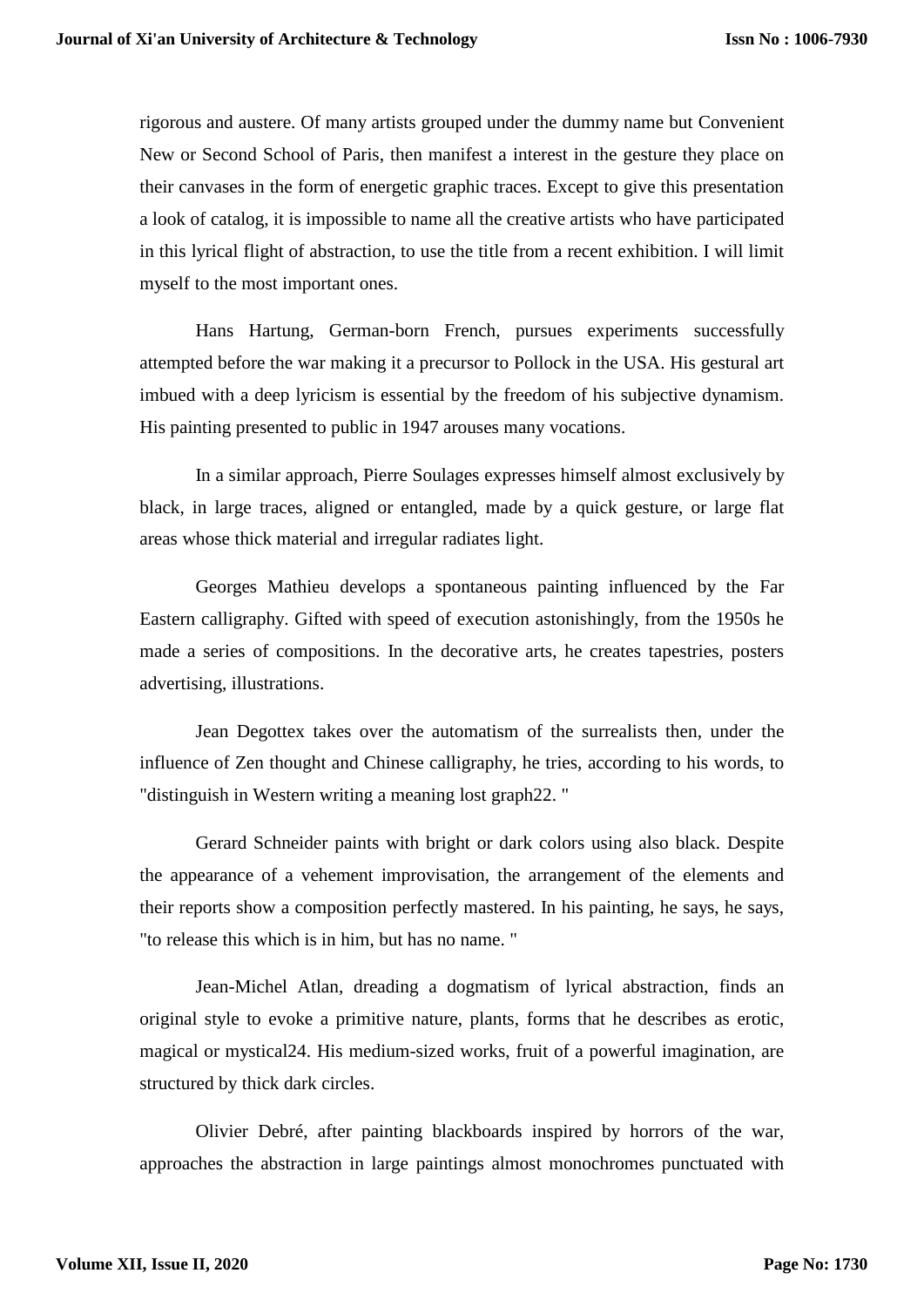strong colored impastments. This ample style finds fulfillment in dreamlike representations of landscapes of Touraine and theater curtain orders.

Some lyrical abstractions come from surrealism. This is the case of Camille Bryen and de Wols who propose a mysterious painting often called informal. The expression informal art, invented by the art critic Michel Tapié25 in 1951, brings together various forms of lyrical abstraction, calligraphy, tachism, cloud, art brut.

This art does not exclude the allusion to the forms of reality as the series of hostages by Jean Fautrier in which vague forms to deaf colors, treated in a thick material, are the evocation of the sacrifice.

Another way is opened by a painter of Russian origin, Serge Poliakoff, who participated in pre-war research and to which Kandinsky promised a bright future. His paintings appear at first sight geometrious but a work of matter breaks the flatness and the interpenetration of the colored planes removes any opposition between the background and form. Overlaying the color layers gives a high chromatic, sensory and plastic density, similar to that icons.

This taste of the material also guides another painter of Russian origin², Nicolas de Staël, towards an abstraction dominated by the quality of colorful harmonies. In 1952, he returned to a sublimated figuration whose color ranges and skillfully used material, confer a poetic quality to his paintings. Abstraction is present since this are the pictorial elements, shapes, colors, materials, which are essential to first, well before what is meant.

Let us quote some painters who affirmed under the Occupation their will to practice an art considered degenerate, Alfred Manessier, Jean Bazaine, Maurice Esteve. The relationship of their painting with reality justifies the frequently used qualification of abstract landscaping.

They are joined after the Liberation by Jean Le Moal, Raoul Ubac, Roger Bissière, Maria Elena Vieira da Silva, Gustave Singier. The works of this group of artists are called non-figurative, an expression that takes on a particular meaning to designate within the second school of Paris an abstraction not entirely detached from the forms of nature.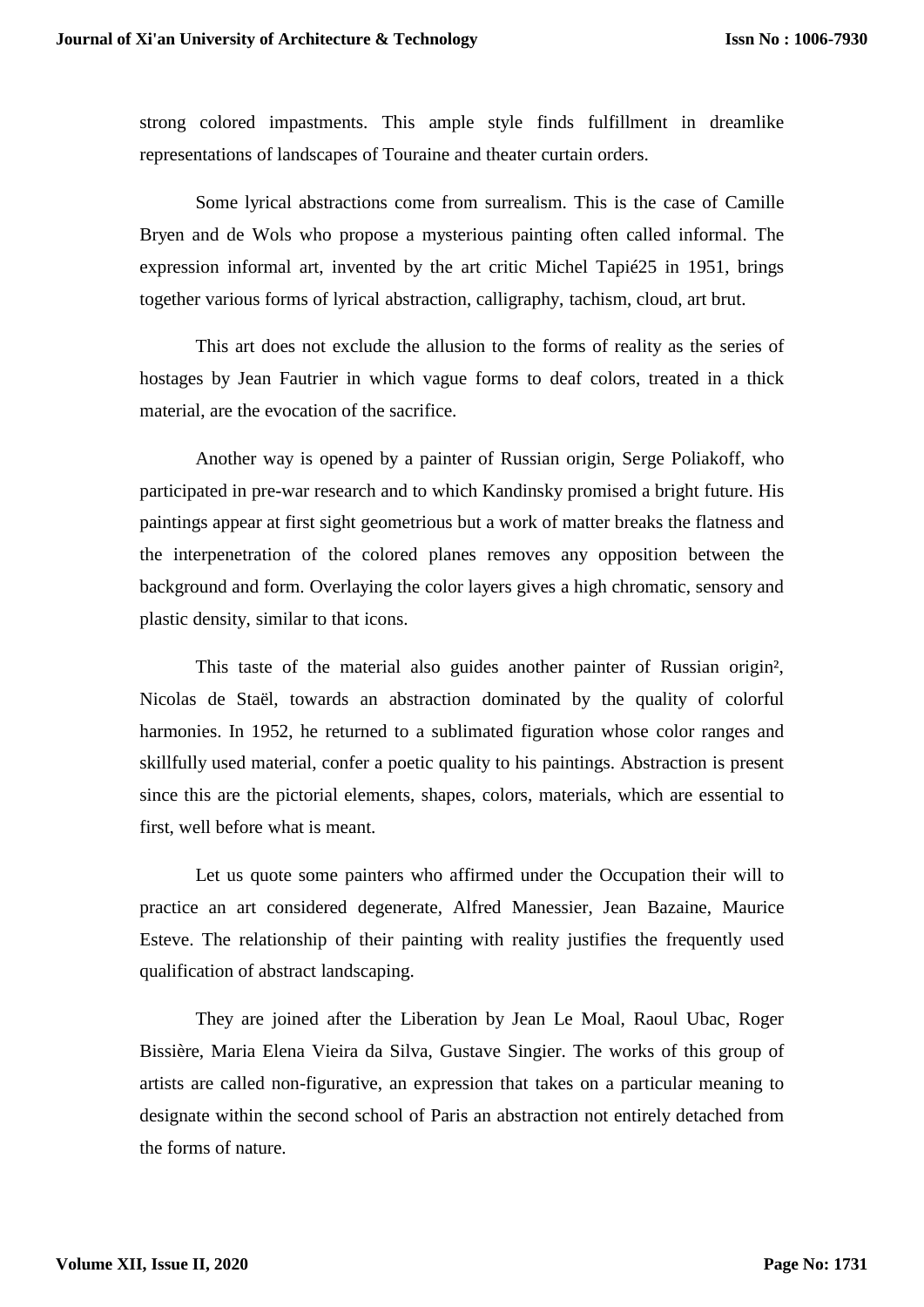In the 1950s became dominant figures of abstraction lyrical, some of them participate in the renewal of religious art in realizing abstract stained glass windows, under the energetic action of R.P. Couturier.

All these artists fully express a subjectivity that moves them away of the formalism towards which the Salon des Réalités Nouvelles 1947. Designed to promote an art of geometric tradition, this Salon, chaired by Auguste Herbin, wants to be the heir of Abstraction-Creation dissolved in 1936. With the exception of a few key figures, most participants are unable to renew models pre-war geometric The invitation of lyrical abstracts, such Hartung, Atlan or Mathieu, to raise the general level, leads a strong reaction from Herbin, causing the departure of many painters. After the resignation of Herbin in 1956, the organizers modify the statutes to take into account the different currents of abstract art.

In this chaotic context, Yves Klein's monochromes, exhibited in 1956, are wrongly seen as the ultimate experience of abstract painting.

However, monochrome is not new, contrary to what those who deliberately ignore past experiences, those who of Alphonse Allais during his exhibition of the arts inconsistent in 1884, and especially those of Rodchenko in Russia in 1921 in the controversial context of the affirmation of Constructivism against

#### **CONCLOSUN:**

It is true that in abstract art, it is the decorative aspect that is offered from the outset to the viewer. When seduced, this one tends to nothing ask more than what is offered. And yet, there is often much more to see and feel. As Alain wrote: "All the arts are like mirrors where the human being knows and recognizes something he himself did not know. "

Unlike the performing arts, a piece of plastic art does not never before. Ordained or spontaneous gesture, applied or vehement, the choice of materials, supports, the environment, the use of a symbolic color, of forms and signs foreign to perceived reality, are both the result of difficult decisions of the artist to solve plastic problems, and traces of his anxiety, his empathy with what surrounds it, the Worringer Einfühlung, of its necessity interior according to Kandinsky's formula.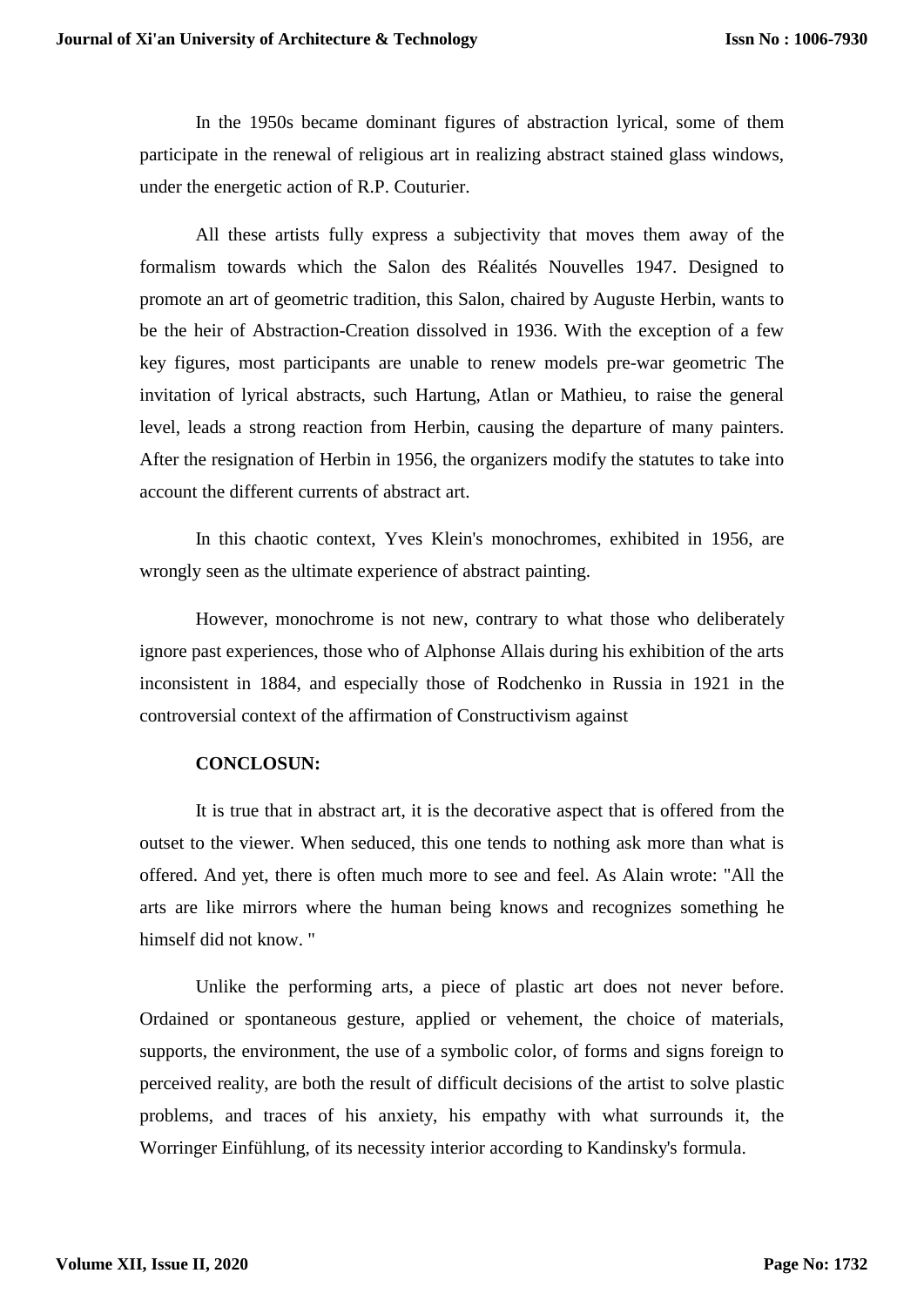The lack of knowledge of the artist's motivations and the circumstances of the genesis of his work, the limited time given to reflection and contemplation of works in our zapping society, make us forget that there is most often a spiritual, mystical and philosophical at the source of artistic creation.

Exploitation for advertising or decorative purposes of the work of Mondrian, for example, hides the fact that she is the fruit of a jobaustere intellectual and relentless to purify forms and colors, subtended, as we have seen, by a great metaphysical anxiety. This art of clarity and discipline is the reflection of the laws of the universe, the realities immutable hidden behind the changing forms of appearance subjective.

### **Conclusion:**

Beyond the minimalist use of pictorial means and gigantism formats, the works of Barnett Newman testify to a deep spiritualism. This artist, who has written a lot and reflected on art, seeks to express the mystery rather than the beautiful, to evoke the unknown like Malevich in 1913. In the paintings of Newman, the color suggests the sublime, and the vertical line the unknown, a cry in the empty, a question without answer.

Even Ad Reinhardt's works are not as neutral as he says in his polemical writings against the spiritualism of the Colorfield painters. Attracted by Islam and the East, Ad Reinhardt created a painting intimate values very close, almost your tone. These works asceticism, "the last paintings that can be painted," he said, are imbued with a mystery that he has failed to conceal. I could cite many more examples as well as others contemporary movements that are abstract art. I think however, have shown, in the time allotted to me, that the ambivalences spiritualism / formalism, lyrical abstraction / abstraction geometric, have been for a century at the very heart of abstract art. They its essence, its ambiguities and the keys to its understanding. Let's not forget that art is not only seen with the eyes. He is look at the lighting of cultural assets and, as for any field of human activity, explanations are necessary in order tokeep alert mind and welcome the present with the wisdom of the past.